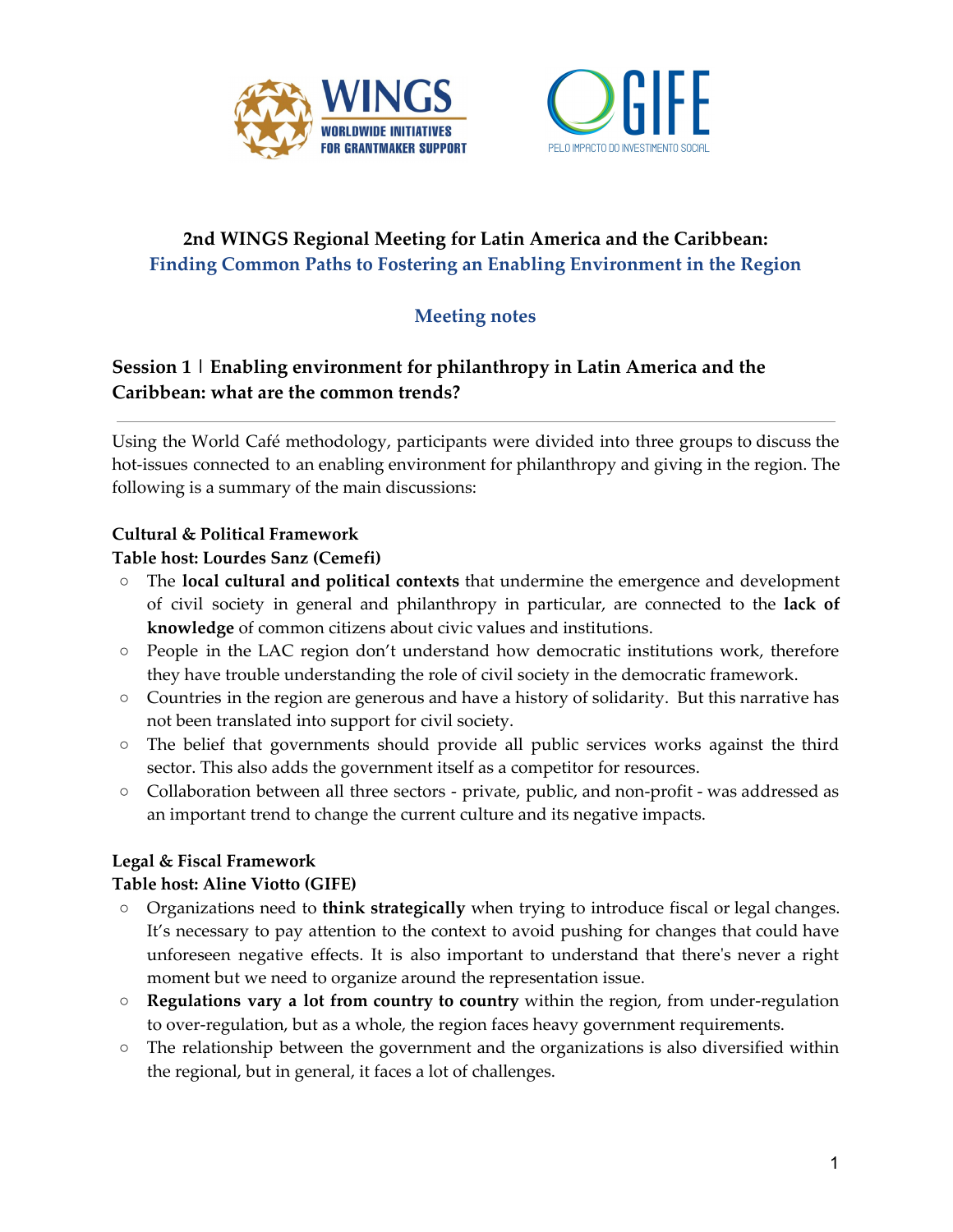- There's no consensus on what makes a good legal and fiscal framework. For example, which type of regulation is better: umbrella regulations or specific regulations?
- One of the main challenges is how to create knowledge on legal and fiscal issues that is not a copy of the United States or the European Union.
- It is crucial to collect evidence to advocate for the necessary changes to these frameworks.
- The region, as a whole, lacks representation based on a collective understanding of the issues, strong collaboration, and a unified voice.

#### **Shrinking Space**

### **Table host: Graciela Hopstein (Brazilian Philanthropy Network for Social Justice)**

- Participation in decision-making spaces is decreasing. And this is true for all the different types of civil society actors across the region.
- In the LAC region, the environment is constantly shifting, which poses one crucial challenge: **how to foster collaboration in a fast-changing context?**
- The diversity in the region makes it difficult to agree on a common agenda which in turn hinders the ability to build strong collaboration amongst different actors.
- The absence of understanding of what civil society is and its importance and the lack of institutionalization creates a very fragile environment for civil society.
- Overall, the region faces a chronic lack of resources and the competition for the remaining resources weakens civil society as a whole.
- The shrinking space also offers opportunities to strengthen and expand society even at times of restrictions.
- Advocacy is a key role philanthropic support organizations to play, influencing the changes in legislation and creating opportunities for collaboration.

## **Main takeaways**

- Countries in the LAC region present different challenges and opportunities for the work of civil society. In order to create an environment that enables philanthropy and civil society to thrive, it's crucial to have a better understanding of the legal and fiscal framework, but also of the political and cultural contexts.
- Within the diverse local backgrounds, organizations face yet another challenge, the constant changes in the conditions in which they operate.
- Collaboration is imperative in order to confront the difficulties faced by organizations. Engaging different actors - private, public, and non-profit - around the same issue should be a priority as well as building representation based on a collective understanding of the topics.

Check the graphic recording from this session ([Click](https://drive.google.com/file/d/1DBqd-OFPmxC2CCP7PMfrPMFZTrjJQUPk/view?usp=sharing) here).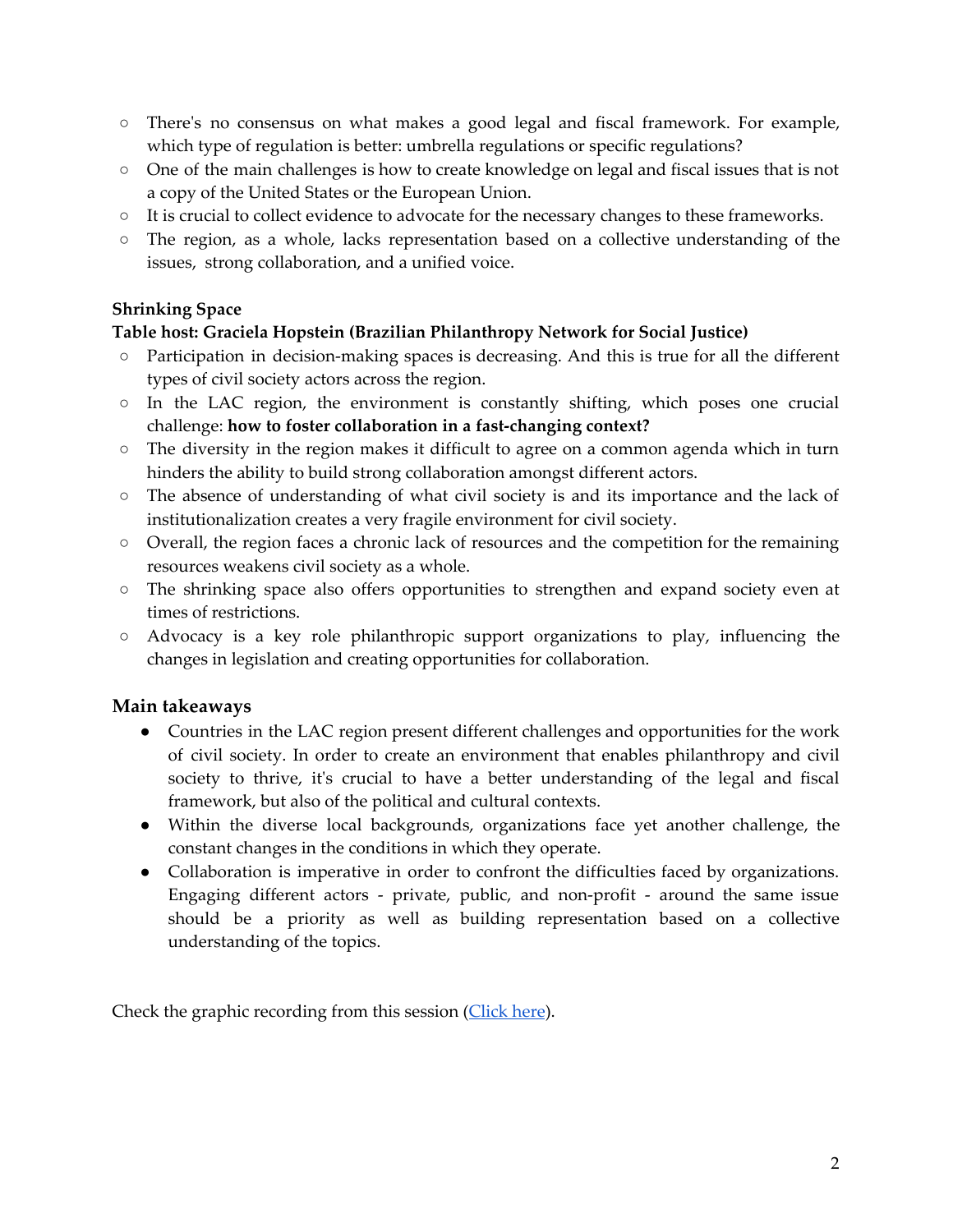

# **Session 2|Cases & Experiences: What can we learn from each other to create a healthier environment for philanthropy and civil society to thrive?**

The session began with the presentation of three inspiring experiences: (i) the Argentinian private ecosystem for the public good by Javier García from GDFE, (ii) a collective strategy to build support for an Endowment Law in Brazil by Paula Fabiani from IDIS, and (iii) the fight for tax exemptions for non-profits in Peru by Cecilia Ramos from TrustLaw.

**The experience from Argentina** aimed to create representation for private organizations and build an agenda to influence public policy. GDFE found that the sector competes more than collaborate and there is a gap of communication between civil society and the private sector.

**On the endowment legislation in Brazil**, IDIS shared the main takeaways from the process: the need to create material and knowledge based on research, the importance of connecting with relevant actors in order to build a coalition to influence the government decisions. Also, the ability to understand timing as a crucial aspect to be agile and take advantage of the "window of opportunity" when it presents itself. [Presentation](https://drive.google.com/file/d/1Sldm1-9YX_2yOjddJGYRWjPKjF_0ZOfj/view?usp=sharing) available here.

TrustLaw's experience on **tax exemptions for nonprofits in Peru** highlighted the internal effort it takes to gather the necessary knowledge on legislation and its impacts and the importance of having legal advice by working in partnership with a big legal firm in the country. To build a strong advocacy case, it is necessary to know your partners, have a clear proposal, understand the environment, the challenges and opportunities they offer.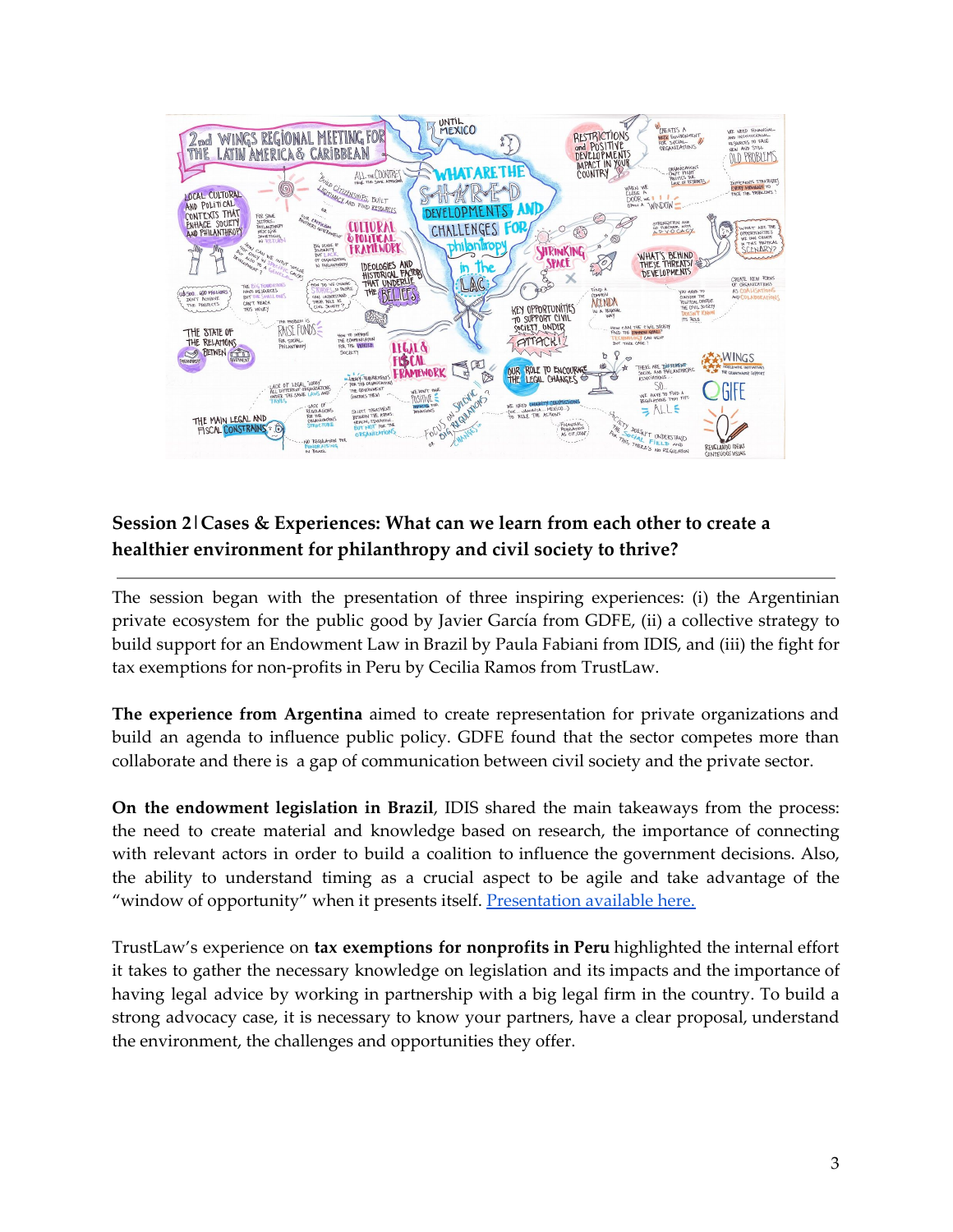On the second part of the session, participants were organized into three groups to map their own experiences on strategies to be engaged on issues connected to enabling environment in their countries. All responses are mapped below:

| Ideas that you haven't tried but you find interesting:                                                          | <b>Successful experiences:</b>                                                                                     |
|-----------------------------------------------------------------------------------------------------------------|--------------------------------------------------------------------------------------------------------------------|
| To do an assessment of social private investment jointly with the<br>main organizations related to this matter. | DATA (Giving research)                                                                                             |
| Create an advocacy tool - manual for CSOs for public policy<br>change (Cemefi, Mexico)                          | Ethical code for fundraising (including donor code).                                                               |
| A center on a university for philanthropic studies. (FJLCS, Brazil)                                             | Support to coalitions of organizations in promoting change in<br>local legislation.                                |
| Use co-creation methodology to build consensus on what<br>change is needed. (TrustLaw)                          | Dia de doar (ABCR, Brazil)                                                                                         |
| Collaborative research on philanthropy in LA                                                                    | Alliance with local government to fund CSOs membership and<br>participation in accountability standards.           |
| Academic fora to discuss challenges and proposals.                                                              | Sustentabilidade Econômica das Organizações da Sociedade<br>Civil (Sustenta OSC)                                   |
| Build a strategy to push a fiscal reform                                                                        | Access to funding acceleration programs (Innpactia)                                                                |
| A community of practice in philanthropy environment.                                                            | Participatory grantmaking (GlobalGiving)                                                                           |
| Unique application form for various donors (Innpactia)                                                          | Donor-project "investment"/match-making rounds (Innpactia)                                                         |
| Modify and simplify access to funding (GlobalGiving)                                                            | Capacity building in "back office" knowledge (Comunalia)                                                           |
| Promote more money donations from the financial market<br>(GIFE)                                                | Capacity building for CSOs (RFJS)                                                                                  |
| A unique pipeline of social impact projects (Innpactia)                                                         | Project creator (Innpactia)                                                                                        |
| Civil Society Fund (RACI)                                                                                       | Support community-led nonprofits                                                                                   |
| Networks knowledge exchange (GIFE)                                                                              | Belonging to networks (local, regional, international) (RACI)                                                      |
| Regional / Community Advocacy (HIP)                                                                             | Partnership with organizations of the philanthropy ecosystem<br>(RFJS)                                             |
| Online petition (change.org, others)                                                                            | Working with academia on knowledge sharing and research has<br>been a successful way of attracting philanthropists |
| Use of technology to create safe spaces for CSOs and<br>philanthropy environment                                | Advocacy based on data (HIP)                                                                                       |
| Technology for impact evaluation                                                                                | Opportunities for collective actions between LAC Groups and<br>organizations (ELAS Fund)                           |
| Formal agreement to present new authorities in order to address<br>legal and financial restrictions.            | Censo GIFE                                                                                                         |
| <b>Matching donations</b>                                                                                       | Funding civic engagement projects in LAC                                                                           |
| <b>Work in alliances</b>                                                                                        | Incorporate public-private civil sector in projects                                                                |
|                                                                                                                 | FATF & GAFILAT were involved in NPOs concerns                                                                      |
|                                                                                                                 | Work with the community                                                                                            |
|                                                                                                                 | Thematic networks/coalitions                                                                                       |
|                                                                                                                 | Participatory budgeting and community council participation                                                        |
|                                                                                                                 | Endowment law advocacy (coalition) (IDIS)                                                                          |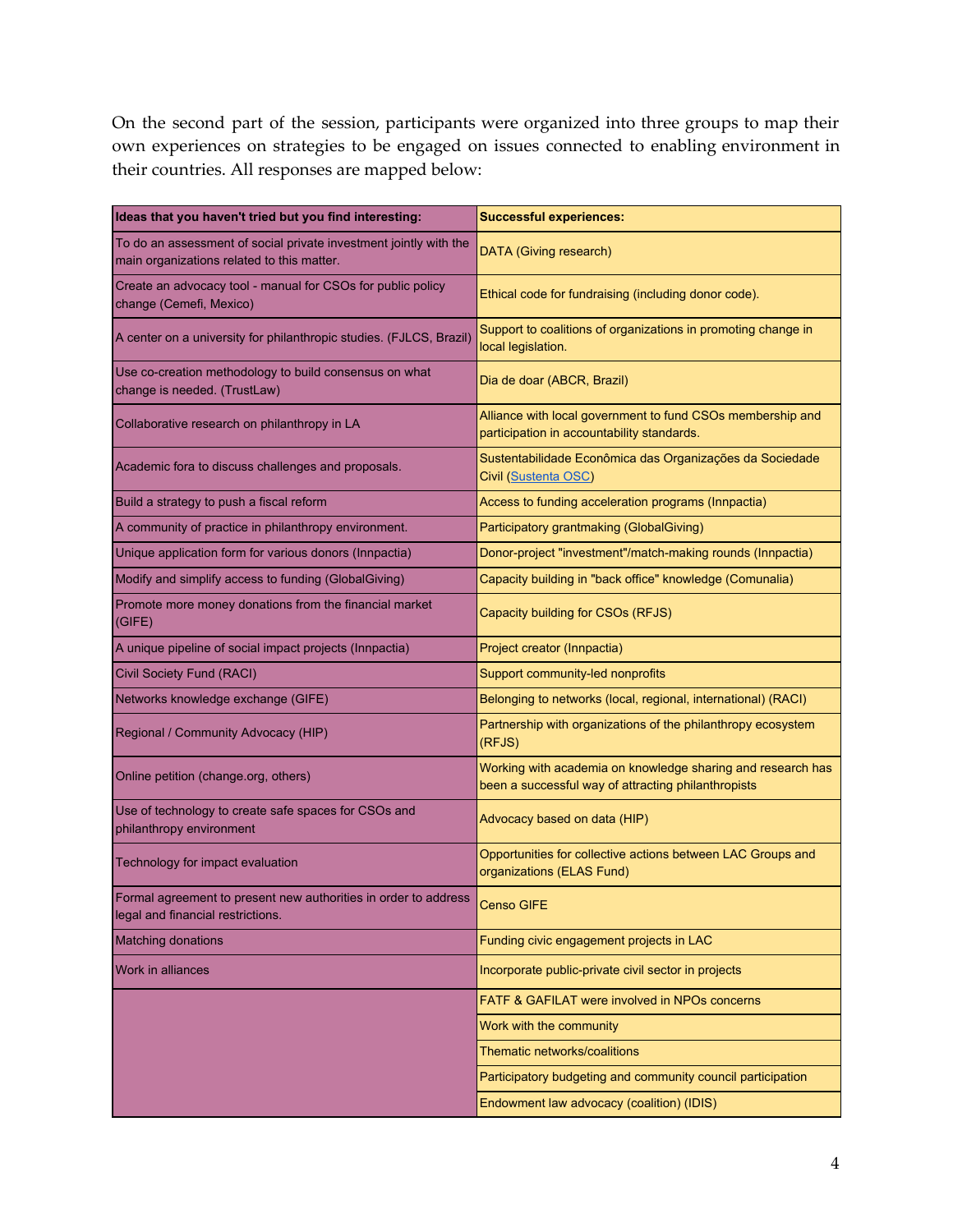|                                                                                                                                                                      | Supporting:<br>- advocacy;<br>- resistance;<br>- defense of H.R. defenders                                                                                     |
|----------------------------------------------------------------------------------------------------------------------------------------------------------------------|----------------------------------------------------------------------------------------------------------------------------------------------------------------|
|                                                                                                                                                                      | <b>SGD Funders</b>                                                                                                                                             |
| <b>Unsuccessful experiences:</b>                                                                                                                                     | <b>Ongoing initiatives:</b>                                                                                                                                    |
| Investing all the time and resources in affinity groups or just<br>networking. We need to innovate and accelerate.                                                   | Fundo BIS (GIFE)                                                                                                                                               |
| Support the advocacy efforts of organizations that do not<br>coordinate with the rest of the social sector (TrustLaw)                                                | Civil Society Network with 6 networks working together.                                                                                                        |
| Advocacy to include tax incentives for smaller organizations or<br>new organizations (Cemefi, Mexico)                                                                | Supporting infrastructure of the sector.                                                                                                                       |
| Cooperation with other online fundraising platforms to incentivize<br>local giving (GlobalGiving)                                                                    | <b>Synergos LatAm Collective Action</b>                                                                                                                        |
| Capacity building eternally instead of rethinking systems<br>(Innpactia)                                                                                             | Rede Coletiva do Advocacy pelo Meio Ambiente                                                                                                                   |
| Wiser investment from the private sector (locally)(RACI)                                                                                                             | Movimento por uma Cultura de Doação                                                                                                                            |
| Not prioritizing the advocacy strategy (Comunalia)                                                                                                                   | Brazilian version of the web pages: Grantspace and Grantcraft<br>(GIFE)                                                                                        |
| Regional laws for civil society (Comunalia)                                                                                                                          | Giving Tuesday / Dia De Doar Campaign                                                                                                                          |
| Philanthropists network (IDIS) : online platform to connect<br>philanthropists.                                                                                      | Citizen participation mechanisms. Affinity Groups having a voice<br>in these spaces (Cemefi - Mexico)                                                          |
| Work with municipalities.                                                                                                                                            | Tax issues advocacy                                                                                                                                            |
| Dialogue/debate only with similar organizations                                                                                                                      | Events and conferences like Forum IDIS, Conferencia GIFE,<br>Festival ABCR to share knowledge                                                                  |
| Proposed fiscal incentives for all causes (as part of the<br>Endowment Law): the government didn't approve and the fiscal<br>incentive was accepted only for culture | 3 platforms:<br>- CSR accreditation<br>- AIT - standards for CSOs accountability<br>Pladis - Social Investment platform to link CSOs + CSR<br>(Cemefi, Mexico) |
| Changing the mindset of corporate philanthropy to focus on<br>community philanthropy.                                                                                | Knowledge group with infrastructure organizations.                                                                                                             |
|                                                                                                                                                                      | Leadership training (course) (FJLES)                                                                                                                           |
|                                                                                                                                                                      | Develop the concept of collaborative philanthropy: research and<br>publication (GIFE)                                                                          |
|                                                                                                                                                                      | Raise awareness about drivers behind banks' AML/CFT<br>regulations.                                                                                            |
|                                                                                                                                                                      | Donation Financial Framework (ABCR)                                                                                                                            |
|                                                                                                                                                                      | Support to collective of Peruvian NGOs for the change of<br>legislation on tax benefits (TrustLaw)                                                             |
|                                                                                                                                                                      | One tool to approach strategic actors (Comunalia)                                                                                                              |
|                                                                                                                                                                      | Democratize access to funding opportunities (RACI)                                                                                                             |
|                                                                                                                                                                      | Data analytics on supply/ demand of funding (Innpactia)                                                                                                        |
|                                                                                                                                                                      | Ceding power and empowering decision-making within<br>nonprofits (GlobalGiving)                                                                                |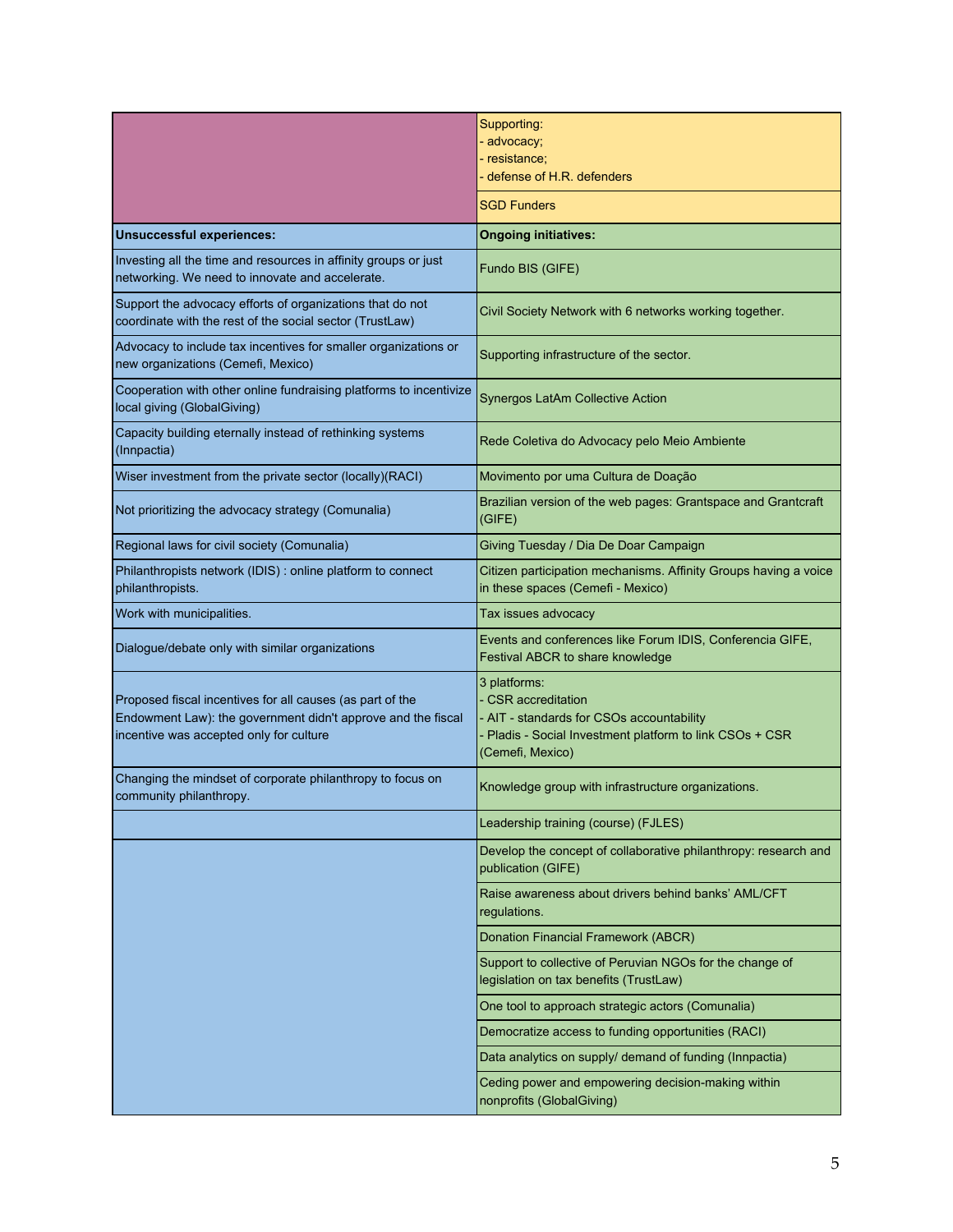| Donor/funding mapping (Innpactia)                                           |
|-----------------------------------------------------------------------------|
| Strengthening networks (RFJS)                                               |
| Grupo democracia (GIFE)                                                     |
| Production of knowledge (publication - research) (RFJS)                     |
| Capacity Building led within our own non-profit community<br>(GlobalGiving) |
| Comunicação de causas (GIFE)                                                |
| SDGs Platform (RACI)                                                        |
| SGDs (HIP)                                                                  |
| Multi Stakeholders dialogues (RACI)                                         |
| Middle donors for human rights (FGV)                                        |
| Community philanthropy development program                                  |
| Creation of foundations & associations                                      |
| Demand for a specific approach for NPO                                      |
| Capacity building for small organizations                                   |
| Community foundation mapping exercise at LAC level                          |
| Legal changes on tax donations (GIFE)                                       |
| Community asset mobilization initiative.                                    |
| Survey with members to build an advocacy agenda                             |
| Establishing new co-funding agreements with corporate<br>foundations.       |
| Culture of giving campaign-Discover your cause (Idis)                       |

## **Main takeaways**

- Organizations would greatly benefit from a country-by-country mapping of the environment in the region in order to be more prepared to take strategic actions at national and regional level.
- Producing knowledge, creating narratives and communication strategies and building alliances are important steps in building strong and well-informed advocacy initiatives. This process takes time, effort and capacity but can lead to meaningful and necessary changes.
- Initiatives fail due to a number of reasons, among them, not enough collaboration and coordination between organizations and communication focused only in the usual suspects, were the most common mistakes organizations made.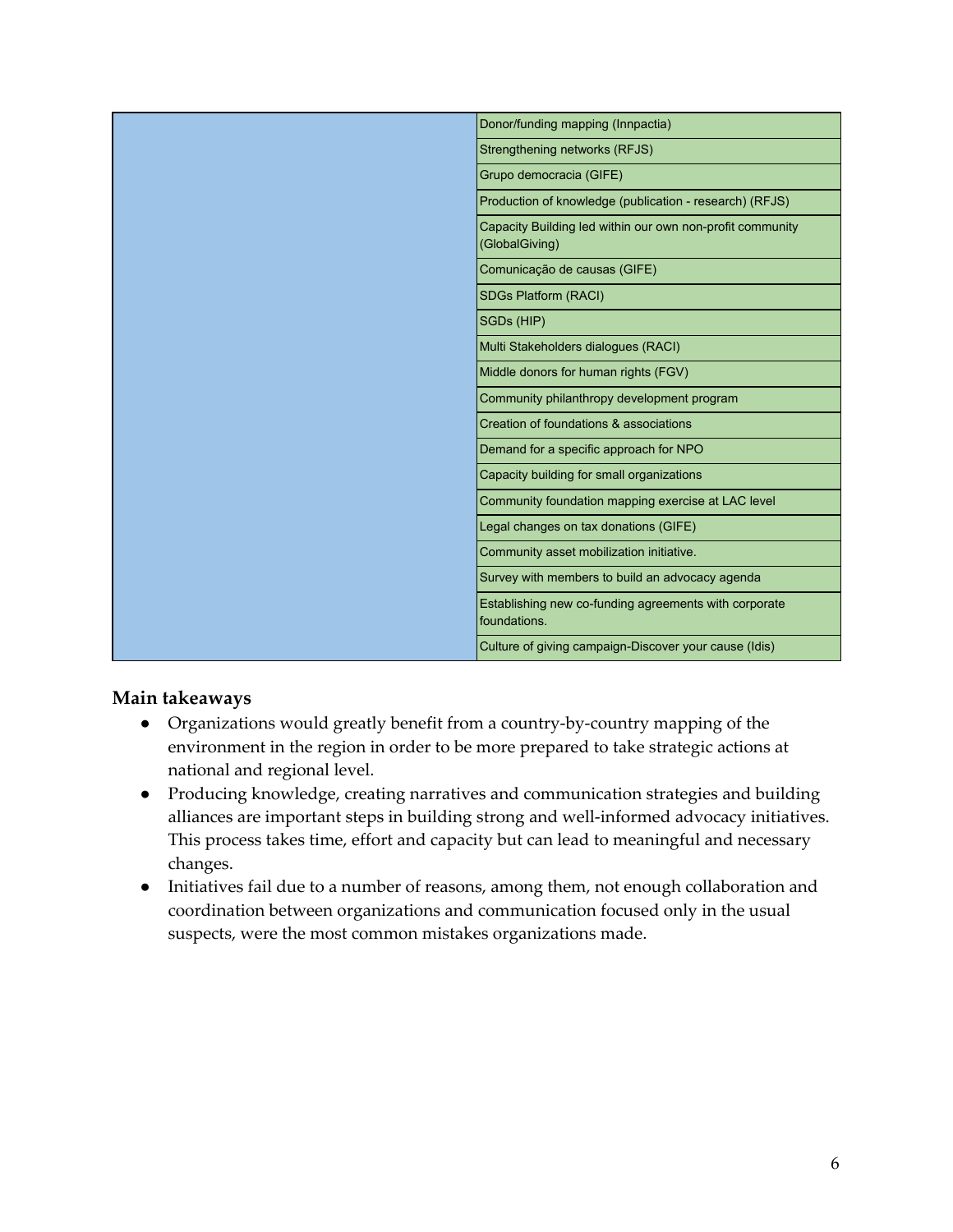## **Session 3|Analyzing Options on How to Engage in Collective Action**

Jocelyn Nieva, Senior Legal Advisor for Latin America and The Caribbean for ICNL divided her talk in two parts:

**Presentation of the Assessing the Legal Environment for Civil Society [Organizations](https://wings.issuelab.org/resource/assessing-the-legal-environment-for-civil-society-organizations.html) tool**: During this part of the workshop, Jocelyn provided context on the restrictions and barriers faced by NPOs (nonprofit organizations) and how they can mobilize around these issues.

An important highlight is that the environment for NPOs has become increasingly restrictive all over the world and can affect organizations in different ways depending on the type of organization, the issues they engage in, the countries and regions they are located, and the relationship they have with governments. Among the main restrictions highlighted were: bureaucratic costs and proceeds, banking restrictions, huge amounts of documentation, fixed deadlines, taxations, among others.

The first step to mobilization is understanding a crucial difference: if the problem lies in the text of the law or if it's in the way the law is understood/implemented. Another key step in comprehend the context of the issues the organization is trying to change, what are the organization's priorities and who are the potential partners and allies. (Full presentation in PDF [here](https://drive.google.com/file/d/1FHiebS3_1tPhuPZyK2ys1g9E66niVG7O/view?usp=sharing))

**FATF Standards and Non-Profit Organizations** (available [here](https://drive.google.com/file/d/1eTpjeeS4AAKVBHznHcEVpWhPIimZCE9F/view?usp=sharing)): the second part of the session started with an introduction from Jocelyn Nivea and continued with a presentation from Gabriella Pellón (available [here](https://drive.google.com/file/d/16ZRr3aRb4gvKjPaotUPdq3mmeIM8IYQK/view?usp=sharing)), member of the Expert Hub on Anti-Money Laundering/Combating the Financing of Terrorism created by leaders of the [Global](http://fatfplatform.org/) NPO [Coalition](http://fatfplatform.org/) on FATF. Garbiela explained why NGOs should care about the Financial Action Task Force (FATE): the FATF rules have deep effects on the ability of NPOs around the world to operate facing legal and financial restrictions due to anti-terrorism restrictions based on the [Recommendation](https://www.fatf-gafi.org/publications/fatfrecommendations/documents/bpp-combating-abuse-npo.html#:~:targetText=FATF%20Recommendation%208%20requires%20that,for%20the%20financing%20of%20terrorism.&targetText=FATF%20applauds%20the%20efforts%20of,in%20remote%20and%20difficult%20areas.) 8, and on the relationship between them and governments and the concrete impact, it has the countries evaluated based on the requirements.

Another important topic was how to conduct initiatives on the global, regional and domestic levels, to address the legal and fiscal constraints that affect NPOs. The main recommendations for NPOs to take part in working groups to make their voices heard by authorities and banks; to improve the organization's knowledge regarding FATF and how it operates; to gather evidence on excessive regulations and financial restrictions and to conduct advocacy efforts around the correct implementation of Recommendation 8.

**After both presentations** the group was divided into smaller groups to conduct an exercise using the "Assessing the Legal Environment for Civil Society [Organizations](https://wings.issuelab.org/resource/assessing-the-legal-environment-for-civil-society-organizations.html)" tool, mainly focusing on Part I and II, to define the priorities to collaborate at a national and regional level.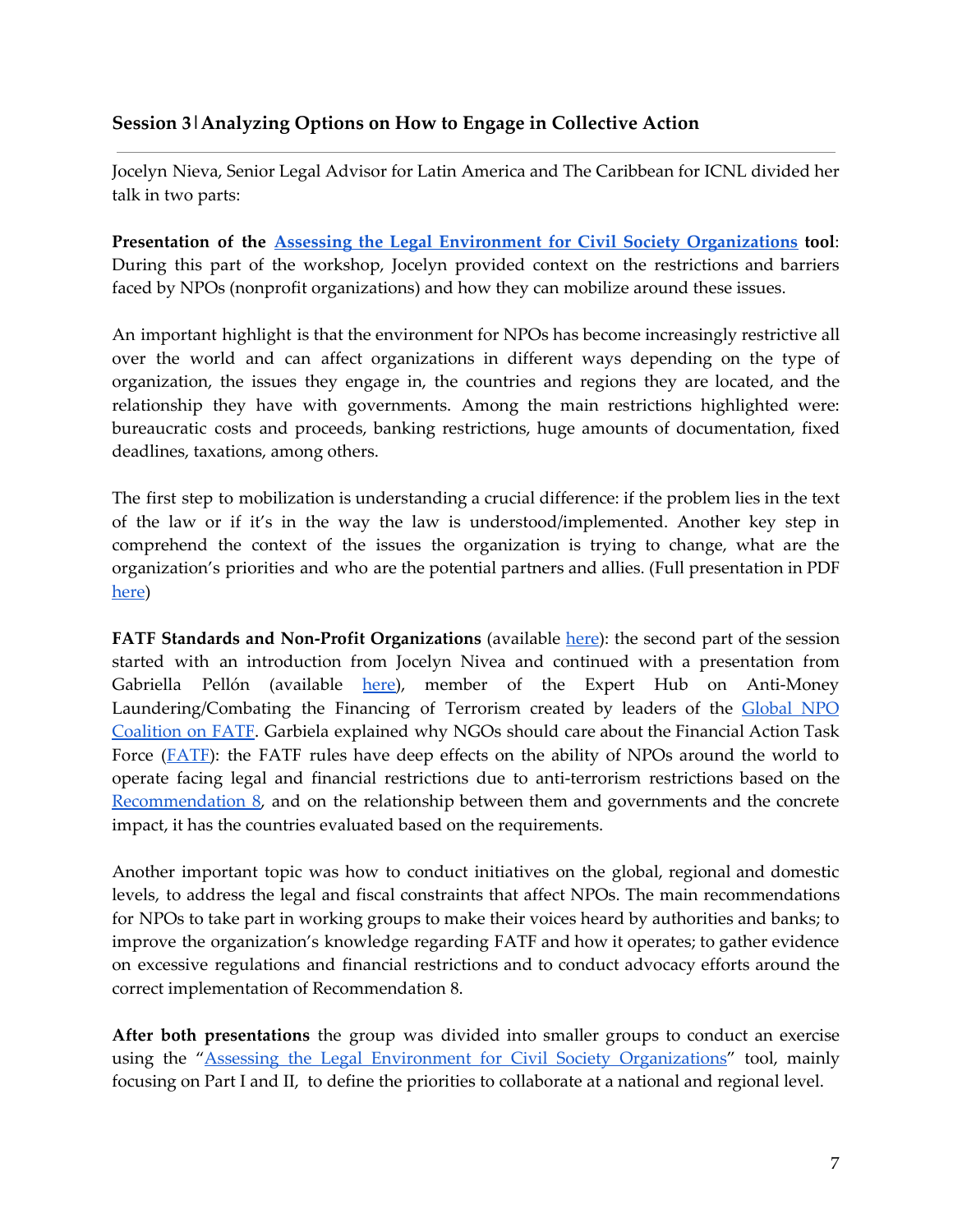The first group was debating **bank de-risking and the implications of FATF on the way banks treat NPOs.** The participants highlighted the inconsistency of regulations. In some countries, there is a lack of regulation to bank de-risking, while other countries have an abundance of regulations and often these are not designed with NPOs in mind.

The potential partners to tackle this issue are: other NPOs, donors, central banks and bank coalitions. Engaging with them is a key aspect of hosting a conversation on the effects these regulations have on NPOs.

The groups also highlighted the importance of having a deep understanding of the legislation in place in order to be more prepared to advocate for the necessary changes regarding the treatment for NPOs.

The second group decided to work on the **cross-border/international transactions topic.** They wanted to address issues as the access of local organizations to international funds, international grantmaking, and diaspora donations. In many countries in the region there are not clear norms to regulate this type of donations. In some cases, the norm in practice ends up being the local government decision - and in the current context, the decisions tend to be biased to make it harder and sometimes impossible for civil society to obtain their resources even when they are already available for them.

The group mapped the possible actions under the idea of reaching out to regional economic forums in a cross-sector coalition to make transnational donations possible. They identified as possible partners the private actors that might also be interested in allowing cross-border/international donations. They can be important allies to a civil society collective that in the midterm can be structured between WINGS Members.

## **Main takeaways**

- Although restrictions and barriers faced by NPOs differ from country to country, it's possible to identify the most common obstacles: bureaucratic costs and proceeds, banking restrictions, huge amounts of documentation, fixed deadlines, taxations, among others.
- Before engaging in any mobilization process organization need to form strong understandings around the main issues they intent to mobilize against in order to recognize the root of the problem. One useful question to ask sra: if the problem lies in the text of the law or if it's in the way the law is understood/implemented?
- In order to act strategically organizations need to take the time to prepare, mapping the impact of the restrictions, who is affected by them, who might be interested in addressing the issues, the past efforts and the local context.

## **Workshop on Narrative and Communication**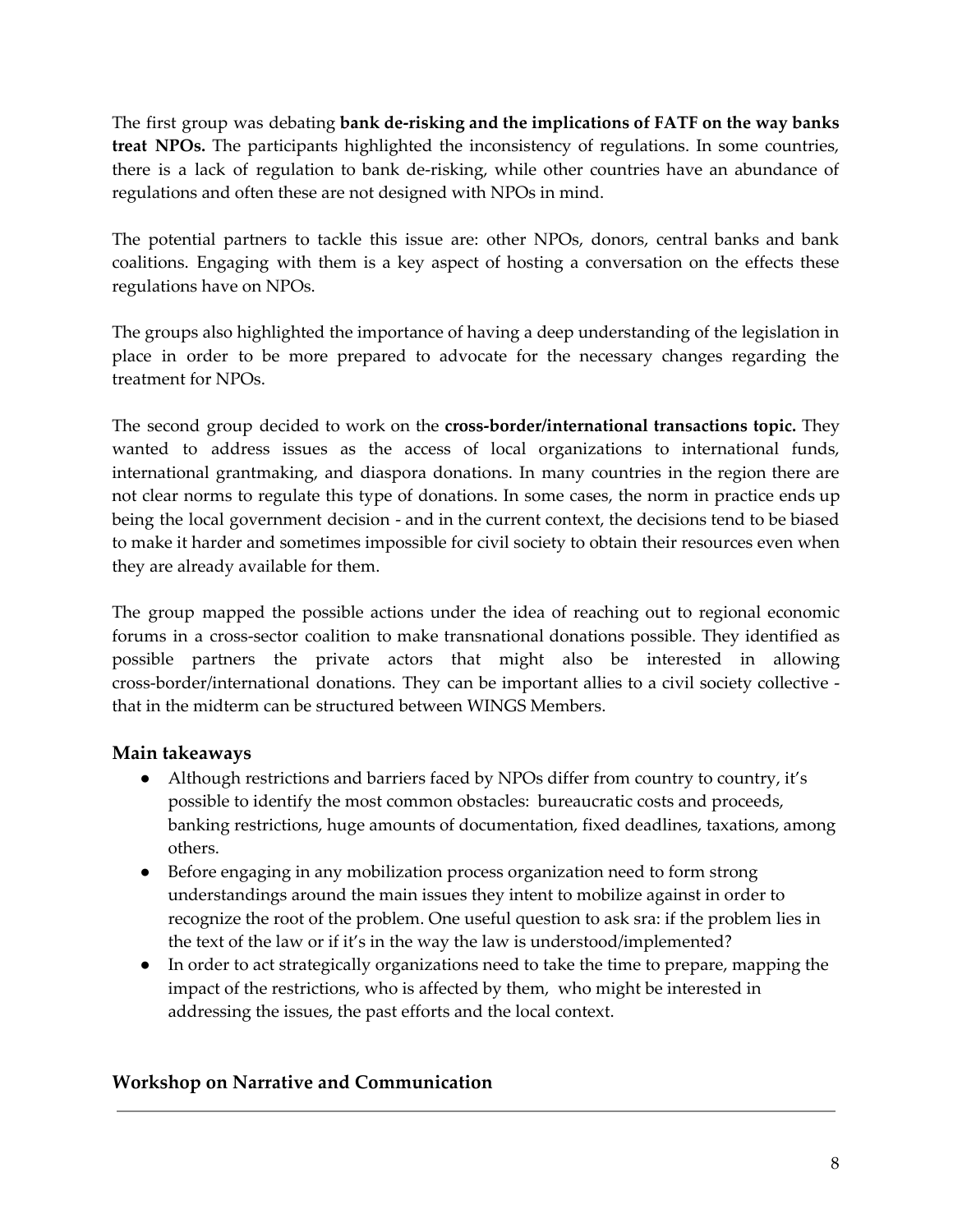The workshop, facilitated by Ricardo Borges Martins, Pedro Telles and Anna Livia Arida, from [Advocacy](http://www.advocacyhub.org/) Hub, aimed to foster discussion on how to engage different stakeholders (from common citizens to decision-makers) on the organization advocacy strategy in the shrinking space context. The facilitators provided participants with theory and practical tools on communication to address problems related to the shrinking space in their national contexts. ([Presentation](https://drive.google.com/file/d/1YbdRhWBdG8GonGmZyyR5ixvkhtYmf21W/view?usp=sharing) available here)

On the first part of the workshop, the facilitators presented 5 different approaches to advocacy: 1) Collaboration with decision-makers; 2) Direct persuasion through dialogue; 3) Support from key stakeholders be they large groups or specific actors; 4) Pressure from the streets through protests, direct action, and 5) Litigation. More than one of these approaches to achieve the goal and more often than not, one organization can't do it alone.

Even though there isn't a single formula that guarantees that the advocacy process will be a success, there are some criteria and tools that can help to make the initiatives more effective.

**Setting objectives:** an important step on any advocacy process is to set SMART ( Specific, Measurable, Achievable, Relevant and Time-bound) objectives.

**Setting strategy:** selecting the actors and processes more useful to reach the objectives.

**Creating key messages:** synthesizing the big and complex messages, kinding the best way to communicate, test the message with people who are not experts on the subjective, think about the reactions your message can create, from your partners and opponents.

**Defining the audience**: it is important to think of who you want to reach. But also who you **don't** want to reach, for strategic reasons. These people are the one who are against the initiative. Sometimes you don't need to engage a lot of people, sometimes just the key players is enough.

**Defining the narrative:** make it interesting, with clear messages and objectives.

- How you present the narrative, more intimate or not.
- Going beyond the central issue as a way to corroborate the narrative.
- Very different narratives can talk about the same key messages.

## Organizations need to work on **setting the agenda not only reacting to it. Or at least frame the issue using your narrative.**

The second part of the workshop consisted of a practical exercise. Divided into five groups, the participants worked on communications strategies based on the audiences they need to target and the guiding questions provided by the facilitators:

1. What is the relationship that each member of the group have with this sector today?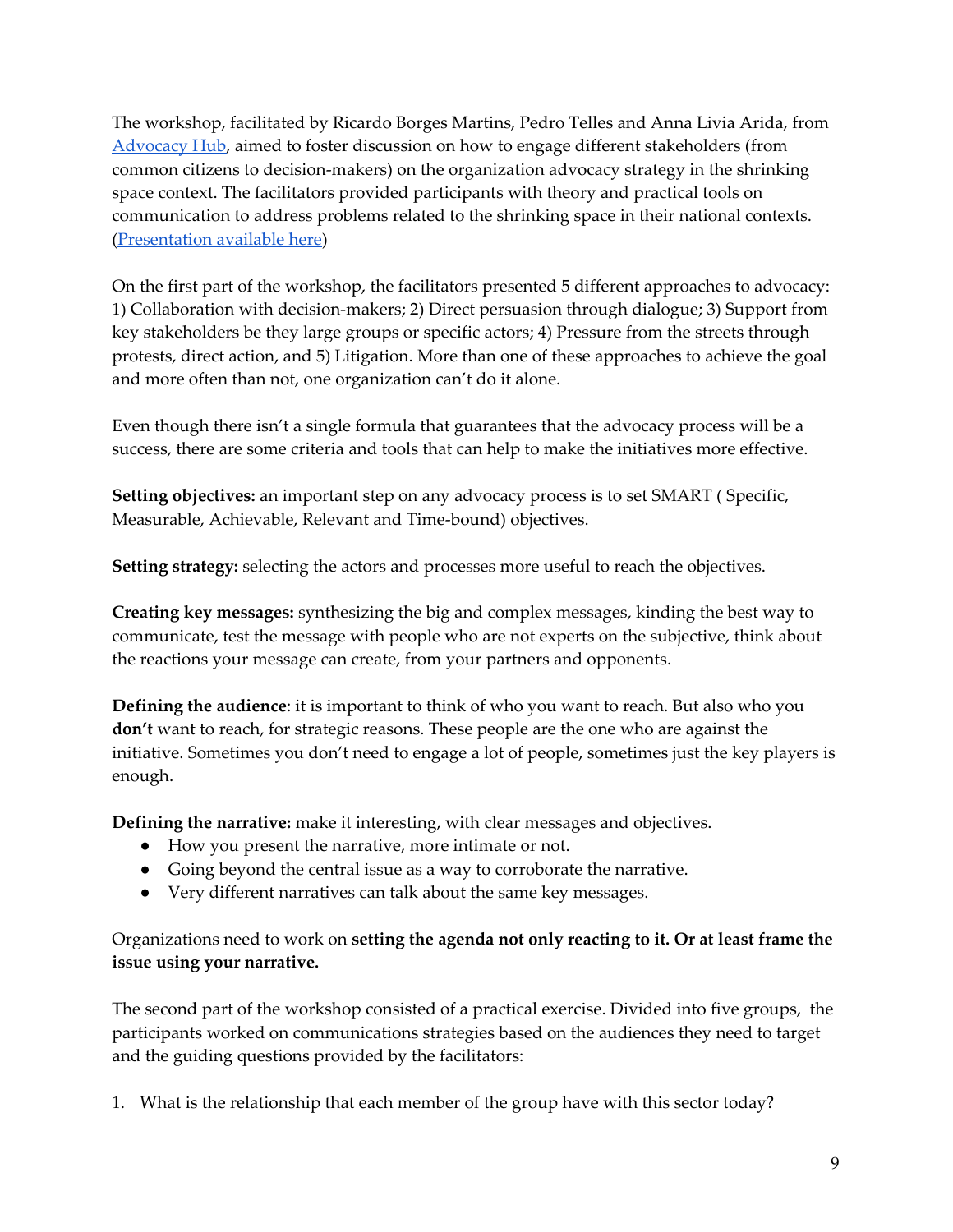- 2. What values, principles and objectives do you share with representatives of this sector?
- 3. In which direction should actors in this sector move regarding shrinking civic space?
- 4. If you had a meeting with a player in this sector, what would be your key messages?

| Group 1                                                                                        |                                                                                                                                                                                                                                                                |
|------------------------------------------------------------------------------------------------|----------------------------------------------------------------------------------------------------------------------------------------------------------------------------------------------------------------------------------------------------------------|
| Target Audience: Media                                                                         |                                                                                                                                                                                                                                                                |
| What is the relationship that each member<br>of the group have with this sector today?         | Relationships with PR experts, some members of the group have<br>some media training and the members of the group have data that is<br>interesting to journalists.                                                                                             |
| What values, principles and objectives do<br>you share with representatives of this<br>sector? | Tell the truth; have credible and reliable sources; transparency;<br>democracy maintenance; good exercise of rights, freedom of<br>expression and press.                                                                                                       |
| In which direction should actors in this<br>sector move regarding shrinking civic<br>space?    | Report: show the truth<br>Raise awareness: the sector is reliable. Identify the media that has<br>been more favorable towards public space issues.<br>Strengthen the transparency of the media involved.<br>Strengthen collaboration between actors and media. |
| If you had a meeting with a player in this<br>sector, what would be your key<br>messages?      | "The civic space closes first for us and then continue to close<br>until it reaches you"<br>"We are complementary, we need each other"<br>$\overline{\phantom{a}}$<br>"We both need to strengthen transparency"                                                |

| Group 2                                                                                        |                                                                                                                                                                                                    |
|------------------------------------------------------------------------------------------------|----------------------------------------------------------------------------------------------------------------------------------------------------------------------------------------------------|
| Target audience: Citizens                                                                      |                                                                                                                                                                                                    |
| What values, principles and objectives do<br>you share with representatives of this<br>sector? | CSO are relevant as they make a difference in the lives of people;<br>giving (doing good things); democracy and participation.                                                                     |
| In which direction should actors in this<br>sector move regarding shrinking civic<br>space?    | Showing direct impact of the law (narratives/political context);<br>reasons that people joined each other / good ideas / innovation; public<br>good and diverse perspectives are in the same boat. |
| If you had a meeting with a player in this<br>sector, what would be your key<br>messages?      | Using examples where CSO were there for you<br>"Who is fighting for you"<br>Right for women to vote<br>$\qquad \qquad -$<br>Multi racial engagement<br>Slave (work)<br>Human trafficking           |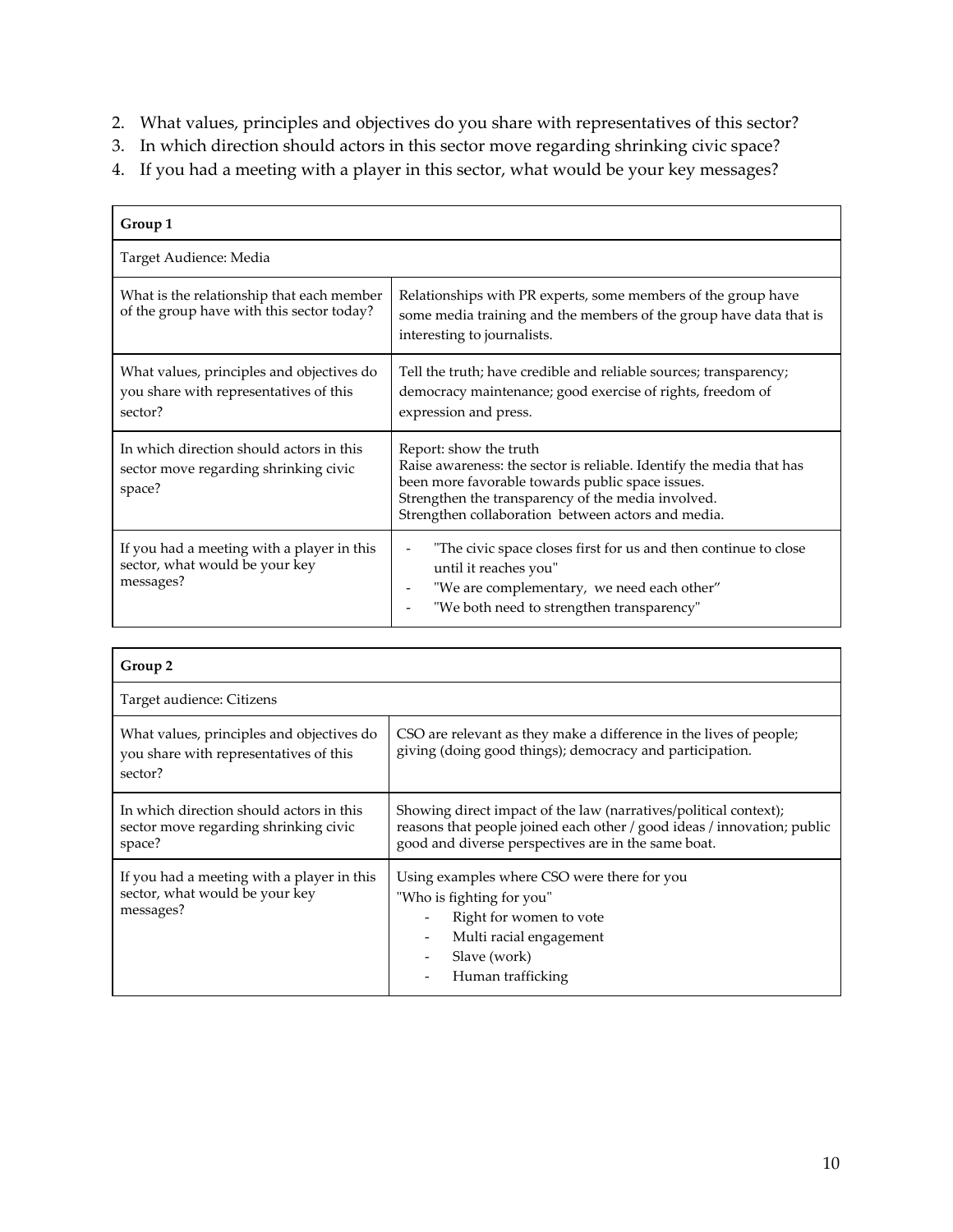| Group 3                                                                                        |                                                                                                                                                                                                                                                                      |
|------------------------------------------------------------------------------------------------|----------------------------------------------------------------------------------------------------------------------------------------------------------------------------------------------------------------------------------------------------------------------|
| Target audience: Citizens                                                                      |                                                                                                                                                                                                                                                                      |
| What values, principles and objectives do<br>you share with representatives of this<br>sector? | Being part of a community; access to rights and duties of citizenship.                                                                                                                                                                                               |
| In which direction should actors in this<br>sector move regarding shrinking civic<br>space?    | A more aware, more informed, more participatory citizenship.                                                                                                                                                                                                         |
| If you had a meeting with a player in this<br>sector, what would be your key messages?         | Give you information about rights and use it consciously.<br>Call to action: Participate!<br>$\overline{\phantom{0}}$<br>Protect rights in conjunction with the community. The strength<br>is in the collective.<br>If you are not well I am not well (common good). |

| Group 4                                                                                        |                                                                                                                                                                                                                                                                                                                                                                                                                                                                                                                                               |
|------------------------------------------------------------------------------------------------|-----------------------------------------------------------------------------------------------------------------------------------------------------------------------------------------------------------------------------------------------------------------------------------------------------------------------------------------------------------------------------------------------------------------------------------------------------------------------------------------------------------------------------------------------|
| Target audience: Private sector                                                                |                                                                                                                                                                                                                                                                                                                                                                                                                                                                                                                                               |
| What values, principles and objectives do<br>you share with representatives of this<br>sector? | Trust; transparency; strong legal / institutional environment;<br>democratic oppenes and civil society participation.                                                                                                                                                                                                                                                                                                                                                                                                                         |
| In which direction should actors in this<br>sector move regarding shrinking civic<br>space?    | Private sector should regard CSOs as equal partners and value<br>co-creation.                                                                                                                                                                                                                                                                                                                                                                                                                                                                 |
| If you had a meeting with a player in this<br>sector, what would be your key messages?         | Problem: Persecution against CSOs<br>Cause: Legal, fiscal, institutional restrictions by governments<br>Solution: Private sector can partner with CSOs, putting their name in<br>projects to "protect them" provide legitimacy and political capital<br>Problem: there is a bad perception of CSOs in society<br>Cause: Because the government speaks and acts against these<br>organizations<br>Solution: private sector can create a communication campaign<br>sharing good experiences with CSOs to give them visibility and<br>legitimacy |

| Group 5                                                                                        |                                                                            |  |
|------------------------------------------------------------------------------------------------|----------------------------------------------------------------------------|--|
| Target audience: Private sector                                                                |                                                                            |  |
| What values, principles and objectives do<br>you share with representatives of this<br>sector? | Ethics; transparency; freedom; country-development and<br>sustainability.  |  |
| In which direction should actors in this<br>sector move regarding shrinking civic<br>space?    | Sustainable development, strengthening of institutions, legal<br>security. |  |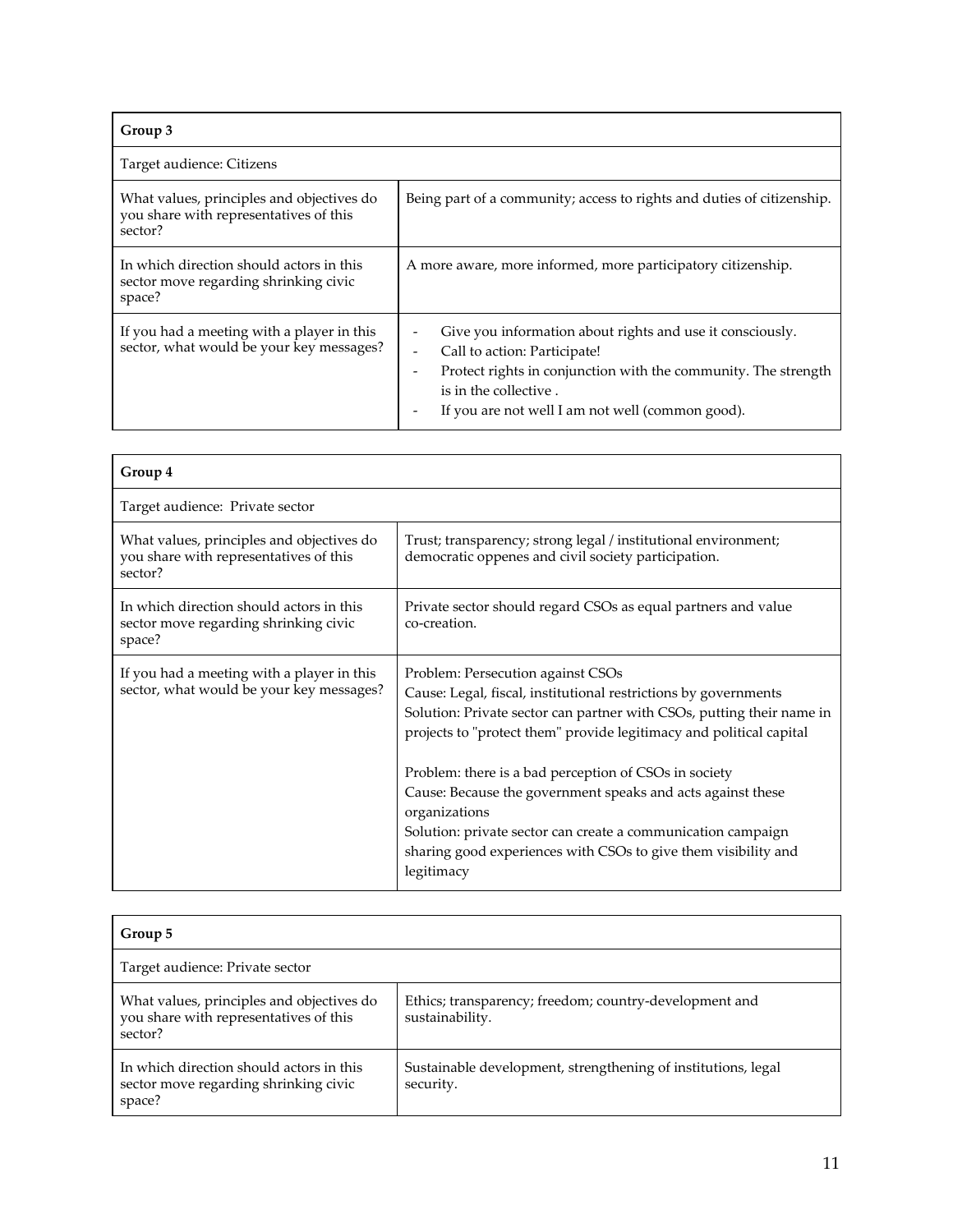| If you had a meeting with a player in this<br>sector, what would be your key messages? |  | We want to raise the transparency bar for all institutions and<br>we are forming a movement and signing a declaration in favor<br>of ethics and transparency.<br>Assume themselves as social actors and understand that the<br>reduction of civic space also affects them<br>Defend freedom of initiative / institutions. |
|----------------------------------------------------------------------------------------|--|---------------------------------------------------------------------------------------------------------------------------------------------------------------------------------------------------------------------------------------------------------------------------------------------------------------------------|
|----------------------------------------------------------------------------------------|--|---------------------------------------------------------------------------------------------------------------------------------------------------------------------------------------------------------------------------------------------------------------------------------------------------------------------------|

| Group 6                                                                                        |                                                                                                                                                                                                                                                                                                                                                                                                                                                     |
|------------------------------------------------------------------------------------------------|-----------------------------------------------------------------------------------------------------------------------------------------------------------------------------------------------------------------------------------------------------------------------------------------------------------------------------------------------------------------------------------------------------------------------------------------------------|
| Target audience: Private sector                                                                |                                                                                                                                                                                                                                                                                                                                                                                                                                                     |
| What values, principles and objectives do<br>you share with representatives of this<br>sector? | Promote, strengthen the protagonism of women; reconnect as<br>exchange agents; social justice; transparency; entrepreneurship;<br>health; youth; community development and legitimacy.                                                                                                                                                                                                                                                              |
| In which direction should actors in this<br>sector move regarding shrinking civic<br>space?    | Private sector sharing good practices about their relationship with<br>CSOs; giving visibility to the causes that they support; new ways of<br>doing grantmaking; Participatory grantmaking and fund advocacy<br>and campaigns.                                                                                                                                                                                                                     |
| If you had a meeting with a player in this<br>sector, what would be your key messages?         | The perception of civil society is really bad cause by the<br>president discours; we want you to help us to disseminate the<br>experiences you have had with CSO in order to create new<br>positive narrative and rebuild trust in our sector<br>The persecution of SCO caused by the recent legal and fiscal<br>(legislation) have shrink the space for civil society, we want<br>you to partner with us funding initiatives to open these spaces. |

| Group 7                                                                                        |                                                                                                                                                                               |
|------------------------------------------------------------------------------------------------|-------------------------------------------------------------------------------------------------------------------------------------------------------------------------------|
| Target audience: Citizens                                                                      |                                                                                                                                                                               |
| What values, principles and objectives do<br>you share with representatives of this<br>sector? | Collaboration; ability to operate and collective impact                                                                                                                       |
| In which direction should actors in this<br>sector move regarding shrinking civic<br>space?    | To share their power, to support collective efforts and to be<br>transparent and accountable.                                                                                 |
| If you had a meeting with a player in this<br>sector, what would be your key messages?         | Civil society contributes to build something better<br>It is your responsibility to keep and increase our achievements<br>$\overline{\phantom{a}}$<br>We can do more together |